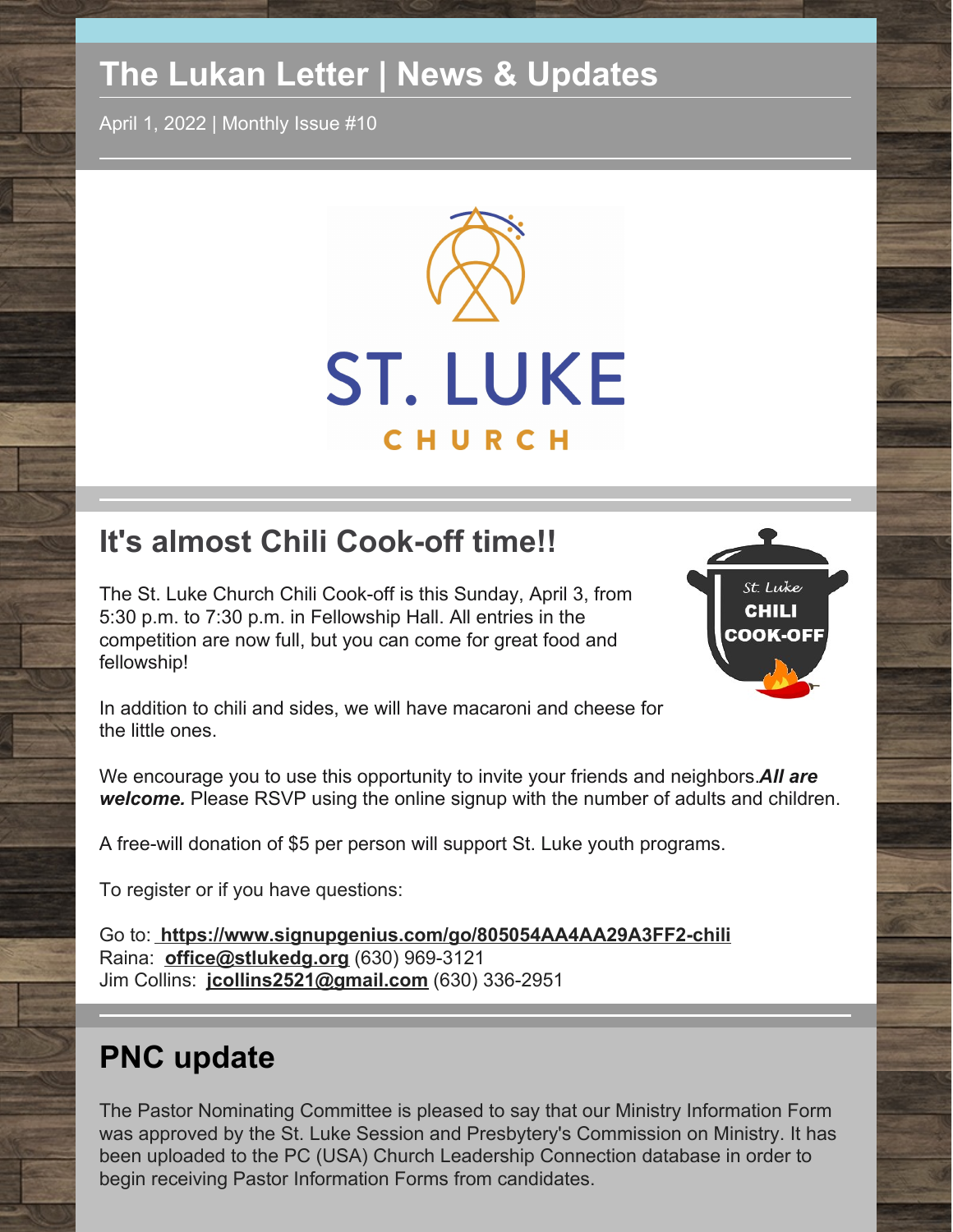As always, please keep the PNC in your prayers as we continue our work.

PNC members: Todd Schenk, moderator; Debbie Cebold, Arlene Langley, John Miller, Fred Moszur, Bonnie Reid, and Jake Smith.

## **Holy Week services planned**

Holy Week services will include the following:

*Palm Sunday*, April 10--10 a.m. service. Celebrate the beginning of Holy Week. The children's choirs will sing.

*Maundy Thursday*, April 14--7 p.m. service will combine a Tenebrae worship with Taize songs. Communion will be shared.

*Good Friday*, "In the Shadow of the Cross," April 15--7 p.m. service will consist of readings and times for silent reflection.

*Easter Sunday*, April 17--10 a.m. Joyous celebration of the Resurrection!

Please invite your family, friends, and neighbors to any or all of these services!

## **Purchase a Paver!**

Thanks to everyone who has expressed interest in engraved pavers to be added to the Memorial Garden this summer. St. Luke is continuing to take orders through April. This is your opportunity to add a paver and contribute to the development of our church gardens. Order forms are available at St. Luke, and orders must be placed by May 1.

For further information or to get a form, please contact Rick Roche or Lois Balk.



## **Book Club chooses nonfiction**

The St. Luke Book Group will be meeting on Thursday, April 28, at 7 p.m. in the Gathering Space to discuss the book *The Thing with Feathers: The Surprising Life of Birds* by Noah Strycker. Readers will be fascinated to discover that birds are highly intelligent animals! As scientists learn more about the secrets of bird life, they are unlocking insights into memory, game theory, and the nature of intelligence itself. Learn more about fairy-wrens, starlings, bowerbirds, nutcrackers, and albatross (among others) to get a glimpse into why birds do what they do as



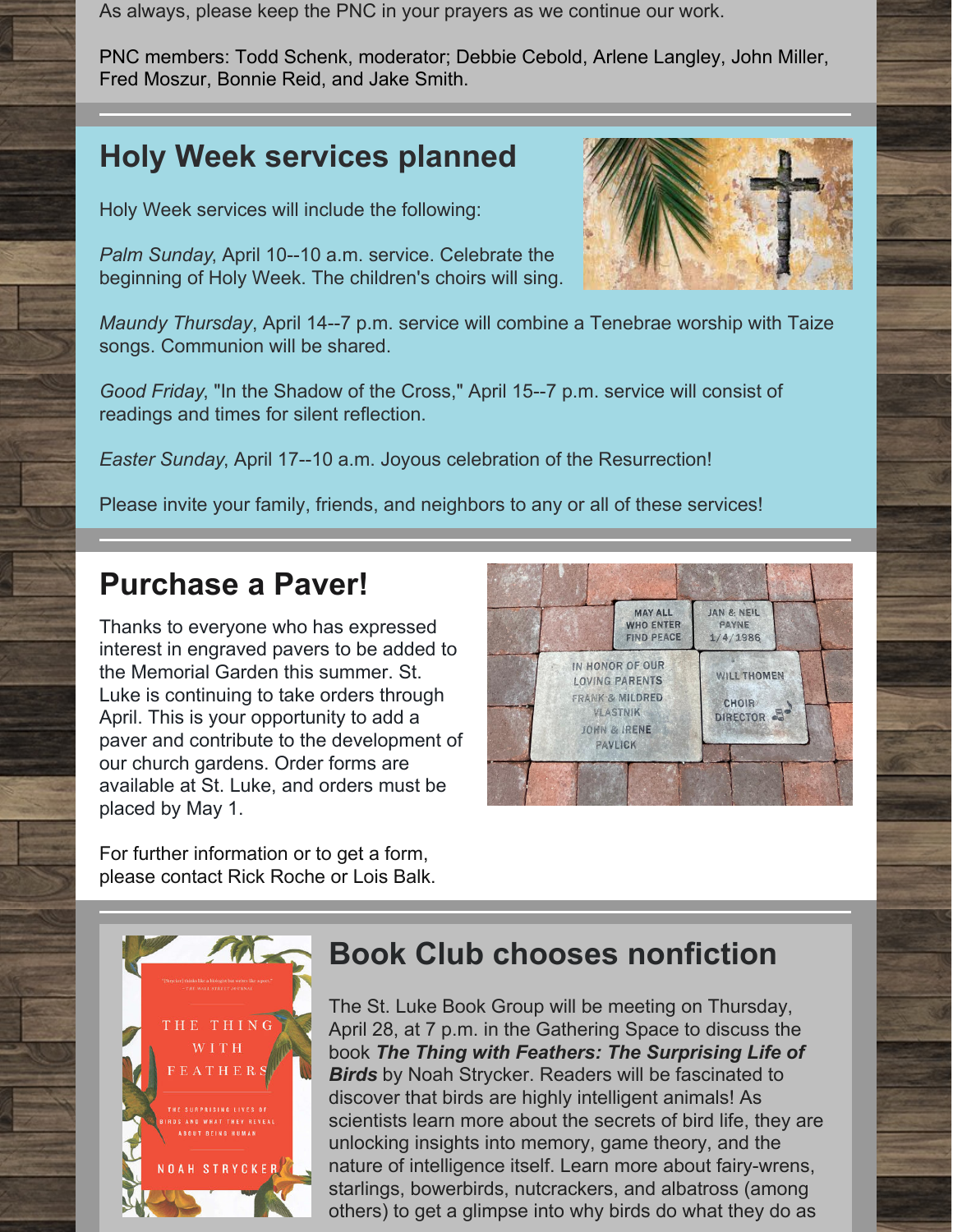well as a glimpse into our own nature.

Meetings are open to all.

Click **[here](https://files.constantcontact.com/af238e8a601/8e2eb7c3-fdf1-4a6c-8a48-83ee32092d28.pdf)** for a listing and description of the books we will be discussing the rest of the year. For more information, contact Rick Roche at **[ricklibrarian@yahoo.com](mailto:ricklibrarian@yahoo.com)** or 630-215-8616.

## **Christian Education/Youth updates**

### **Happy spring!**

**Club Luke** will be continuing to meet via Zoom on Tuesdays in April at 4:45 p.m. The meeting dates are 4/5, 4/12, 4/19, and 4/26.

**Youth group** will be meeting in person the second and fourth Sundays in April from 4-5 pm. These dates are 4/10 and 4/24.

Save the date for Youth Sunday!! Join us May 22 as the youth plan and lead worship.

As well, the youth are working on a project in cooperation with the worship committee for June. Please save your empty 2-liter soda bottles and bring them to the church. There will be a box in the Gathering Space to collect the bottles throughout April.

## **Community Kitchen corner**

The Community Kitchen (CK) has grown out of a grassroots effort from a handful of citizens who were concerned when the overnight PADS shelters closed during the pandemic. Here is a recently published history of how the CK started: **<https://napervillemagazine.com/alexs-mission/>** St. Luke became involved when one of its members answered the Alex's Mission post on NextDoor asking for volunteers to help provide meals to the homeless that were living in the Downers Grove parking garage. Although CK and PADS both serve the homeless, the CK is entirely independent of PADS; the original Alex's Mission group and the First Congregational United Church of Christ (FCUCC) cooperate to keep the CK funded, stocked, and organized.

The CK served a total of 742 meals in February '22, compared to a total of 447 meals in Feb. of '21; St. Luke served 126 meals in Feb '22 and 176 meals in March '22.

St. Luke has become a registered social agency for Food Rescue US (FRUS): **<https://foodrescue.us/>** which means that St. Luke can now receive food from FRUS that can be used for St. Luke mission work. All of the April CK main dinner entrees and some of the sides have been donated either from FRUS or from private donors who wanted to contribute food to the CK. Since St. Luke is receiving larger donations (15 lbs. of corned beef, 4 lb. cans of tuna, etc.), some of the food preparation would be more conveniently done in the church kitchen where larger cookware and ovens are available. The SignUpGenius indicates when the church kitchen might be more convenient for food preparation. Food prep can be done at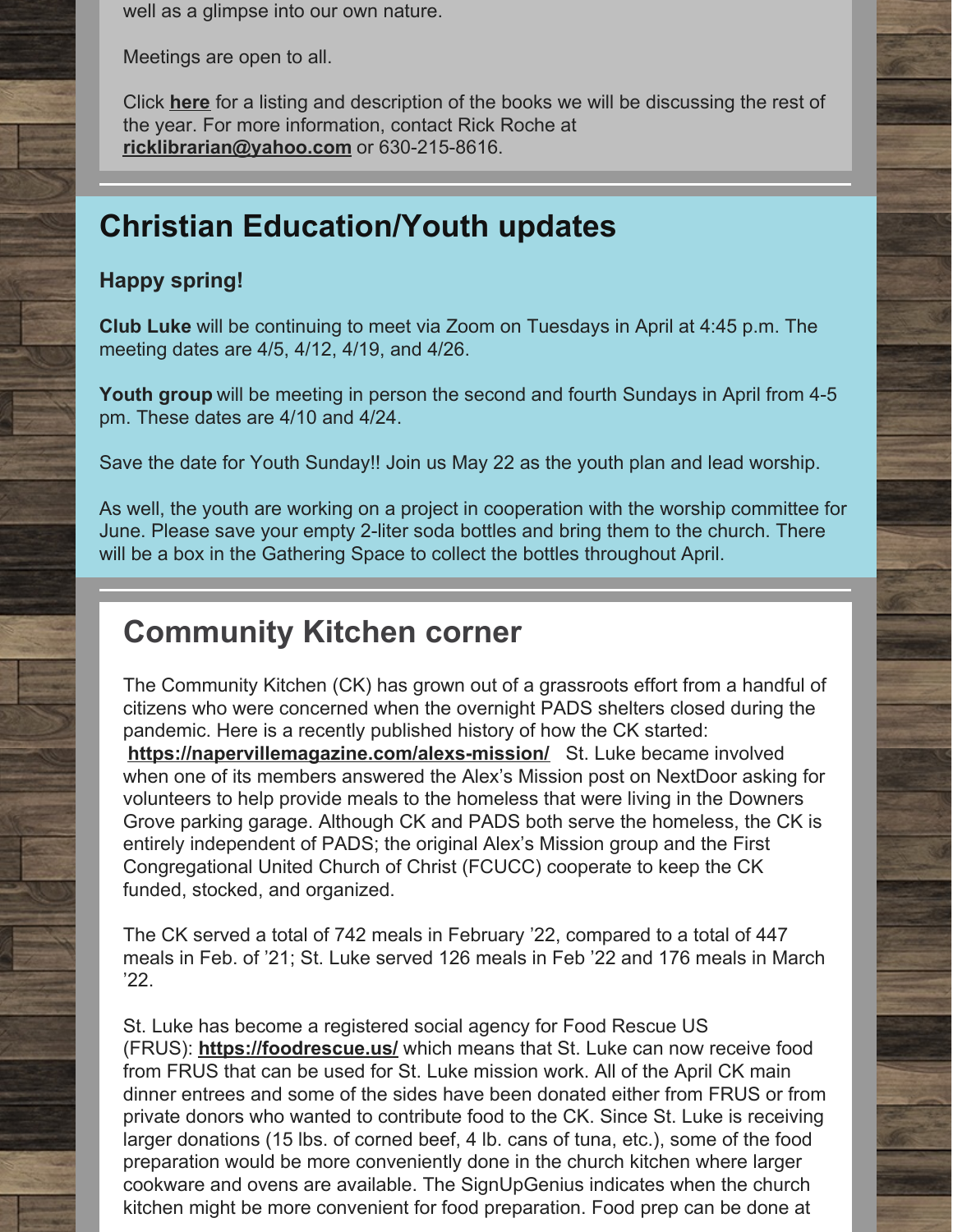times convenient for the volunteers and refrigerated or frozen for later use.

Please feel free to contact Vida: **[vidajue@gmail.com](http://vidajue@gmail.com)** to volunteer or with any questions. To sign up to volunteer for food prep or to bring food: **<https://www.signupgenius.com/go/8050a4ca8a62eaafb6-breakfast>**

### **Stewardship and Easter**

*The promise and gift of Easter is what all God has done for us--going to the point of death on a cross. We all must be aware of this sacrifice and respond with joy and gratitude. There is a strong Stewardship message in the resurrection. We look forward with a positive outlook, to new beginnings, better weather, in-person events, and a renewed sense of hope.*

This is a great time to evaluate our giving based on this critical part of our faith. Easter is *a call for gratitude. Please consider making an extra gift or increasing your giving to further the mission of St. Luke.*



### **Worship in the Sanctuary every Sunday at 10 a.m.**

Click **[here](https://www.youtube.com/watch?v=sd1XzhAl-_A)** for a video of the live service. V*ideos will be posted to our YouTube channel, usually by Monday morning.* The Order of Worship will be sent via email when the video is available.



### **St. Luke Prayer List**

Please continue to pray for all those on our prayer list. Click **[here](https://docs.google.com/document/d/1xEAa64yLNOkP8ZWdwJZ9OJiypUaLpFwgL5BUXclkz6A/edit?usp=sharing)** to view our current Prayer List.

#### *Sunday, 4/3*

**Chili Cook-off -- 5:30--7:30 p.m.**

#### *Monday, 4/4*

**Exercise Group -- 8:30 a.m. [outside group] (***every Monday)*

**The Bells of St. Luke -- 7 p.m.** *e***(** *very Monday)*

**Big Book Group -- 8 p.m. [outside**

### **Good News & Gratitudes**

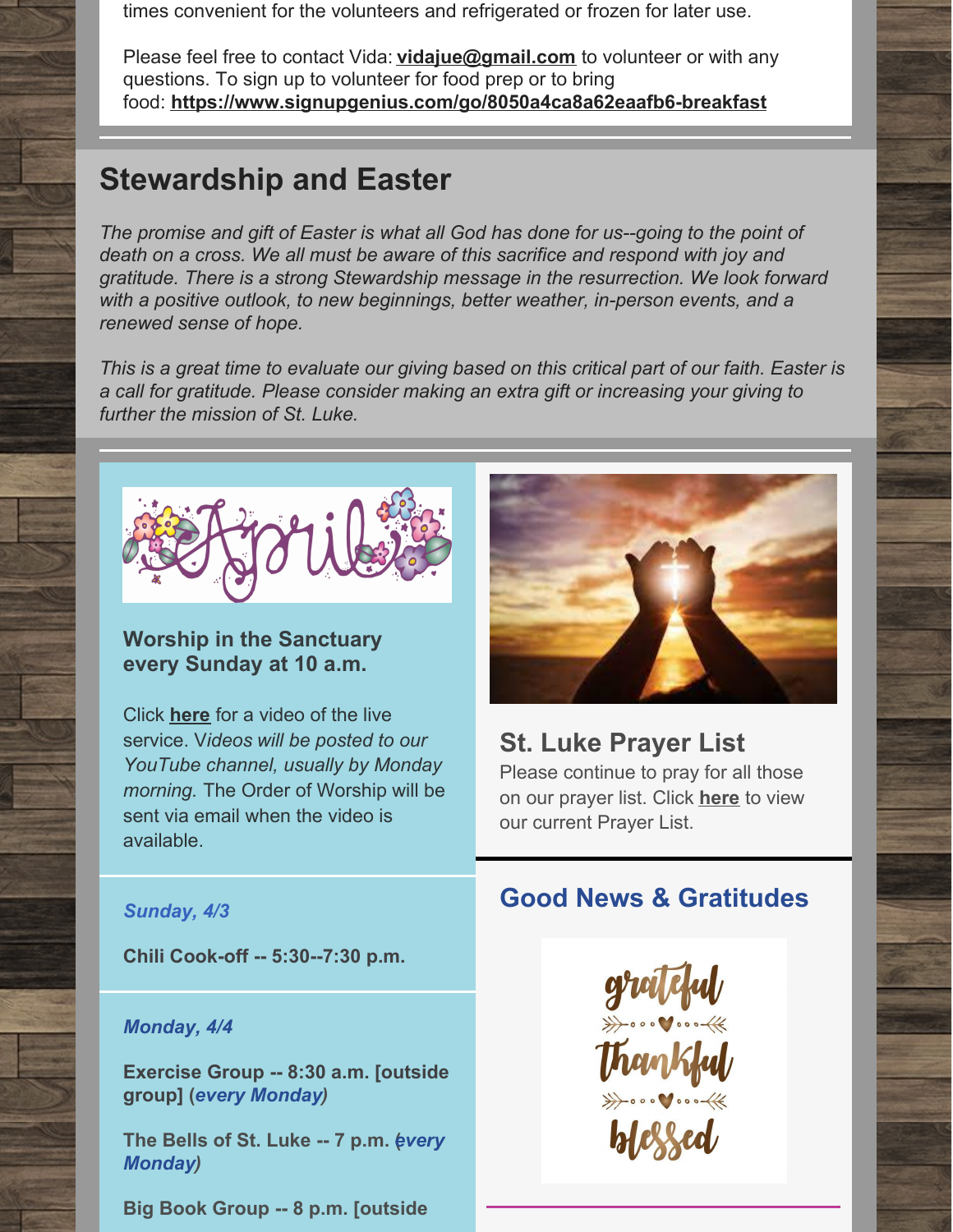#### **group] (***every Monday)*

**Knitting Group -- 8 p.m. (***every Monday)* **via Zoom**

#### *Tuesday, 4/5*

**Serve Breakfast and Dinner - click [here](https://www.signupgenius.com/go/8050a4ca8a62eaafb6-breakfast) or visit the St. Luke[Calendar](https://www.stlukedg.org/events) to sign up (***every Tuesday***)**

**Club Luke 4:45--5:15 p.m. (***every Tuesday***) on Zoom**

**Christian Education team -- 7 p.m.**

#### *Wednesday, 4/6*

**Exercise Group -- 8:30 a.m. [outside group] (***every Wednesday)*

**Bible Study on Luke -- 11:15 a.m. on Zoom**

**Worship team -- 6 p.m.**

**Chancel Choir -- 7:30--9 p.m.**

#### *Thursday, 4/7*

**The GALZ & Da Guys -- 9:30 a.m. (***every Thursday)*

**Daisy Girl Scouts -- 3 p.m. [outside group] (***also 4/21***)**

**Deacon meeting -- 7 p.m.**

*Sunday, 4/10 Palm Sunday*

**Property team -- 11:15 a.m.**

**Youth Group -- 4 p.m. (***also 4/24***)**

#### *Wednesday, 4/13*

**Mission Team -- 7 p.m.**



Will is grateful for the beautiful bloom on the hibiscus plant in his office. And there are several more buds on the plant! A sure sign of Spring!

Do you have any news you would like to share? Please contact us at **[session@stlukedg.org](mailto:session@stlukedg.org)** with your good news or your thanks/gratitude for the St. Luke family. A photo is always welcome, too!

#### *April Calendar continued:*

*Easter Sunday, 4/17*

**In-person celebration of the Resurrection -- 10 a.m.**

#### *Thursday, 4/21*

**Session -- 7 p.m.**

#### *Sunday, 4/24*

**South DuPage Musicians Guild Concert -- 1 p.m.**

#### *Wednesday, 4/27*

**BURT (Building Use Request Team) -- 7 p.m.**

*Thursday, 4/28*